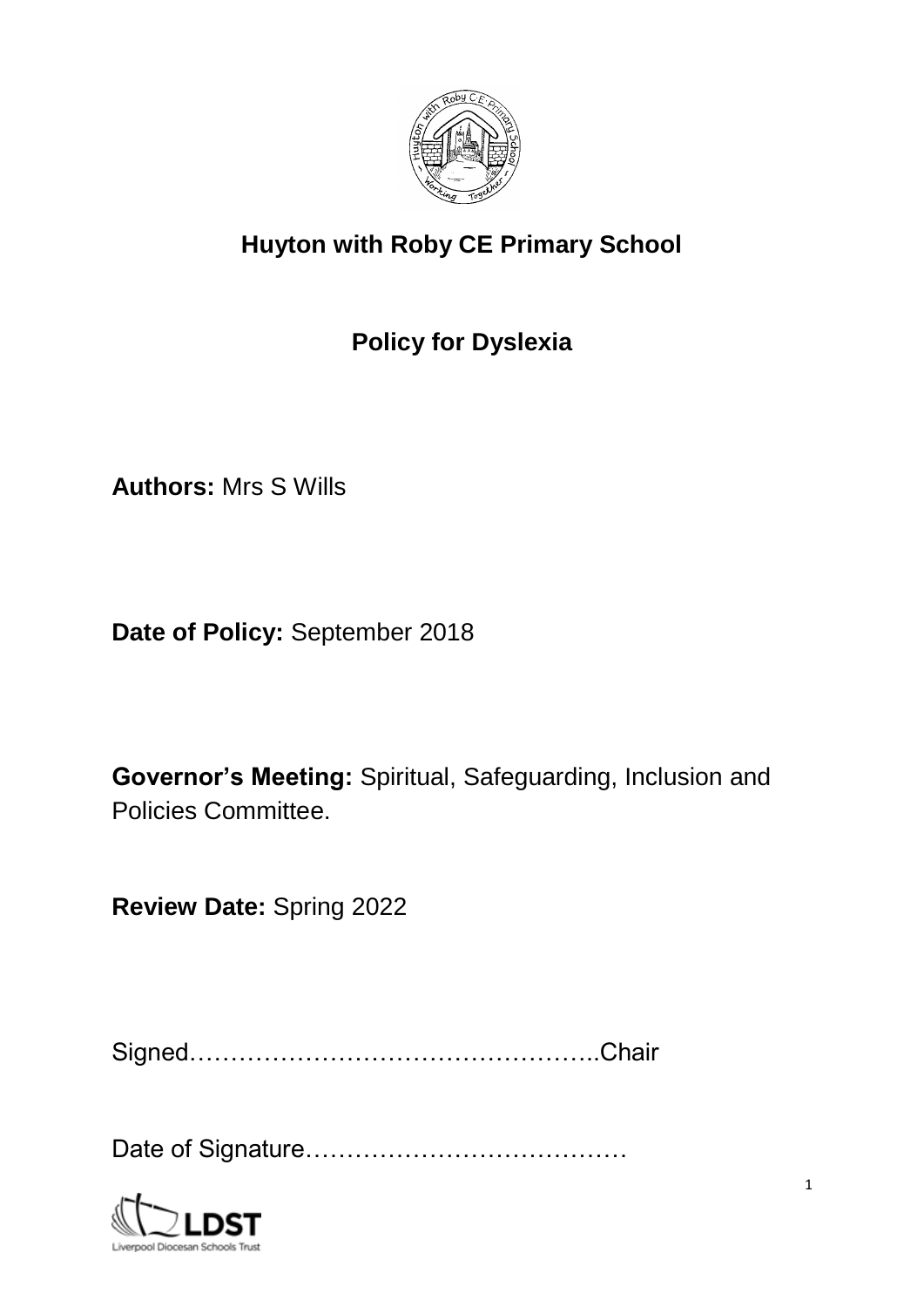# **Dyslexia Friendly Policy**

#### **Introduction**

Huyton with Roby C. E Primary School endeavours to meet the diverse needs of all its pupils to ensure inclusion. All of our pupils are entitled to a broad, balanced curriculum, delivered in a relevant and differentiated manner, enabling progression and continuity to be experienced. We believe that the teaching and learning, achievements, attitudes and well-being of every young person matters. In order to make access to the whole curriculum a reality for all pupils, we foster an ethos in which positive attitudes to gender equality, cultural diversity and special needs of all kinds are actively promoted. In order to meet the needs of all of our children we are actively working towards 'Dyslexia Friendly Schools status.' We believe that this will not only benefit children with dyslexic tendencies but will also have a significant impact on other pupils whose Literacy skills are not appropriate to their age, as strategies that are good for the dyslexic learner are good for everyone.

### **What is Dyslexia?**

According to the Dyslexia Institute, dyslexia can be defined as:

 '…a combination of abilities and difficulties which affect the learning process in reading, writing, spelling and sometimes numeracy.'

Children with Dyslexia may also experience other difficulties with:

- Short term memory
- Long term memory
- Processing and retrieving words and information
- Phonological awareness
- Sequencing or rote learning
- Auditory memory
- Spatial awareness
- Direction left and right
- Organisation
- Fine Motor Skills

What may start as a learning difference becomes a learning difficulty if dyslexia goes unrecognised and the teaching is inappropriate. However, if those with milder forms of dyslexia are identified early and given the opportunity to learn in the way they learn best, they may cease to have special educational needs. We believe the skills and strategies which children with dyslexia need in order to learn, can be taught.

#### **Teaching strategies**

Everybody has an individual learning style. Children with dyslexia seem to process information differently. Understanding how they learn best, and being flexible enough to adapt teaching approaches are vital factors in enabling children with dyslexia to learn effectively in the classroom. Therefore, at Huyton with Roby Primary School, we employ the following teaching strategies for children with dyslexia:

- Have high expectations for intellectual stimulation, with reasonable expectations for written responses.
- Use a wide range of recording styles for children
- We promote a 'can do' culture.
- Use multi sensory methods of learning
- We are prepared to explain things many times, in a variety of ways.

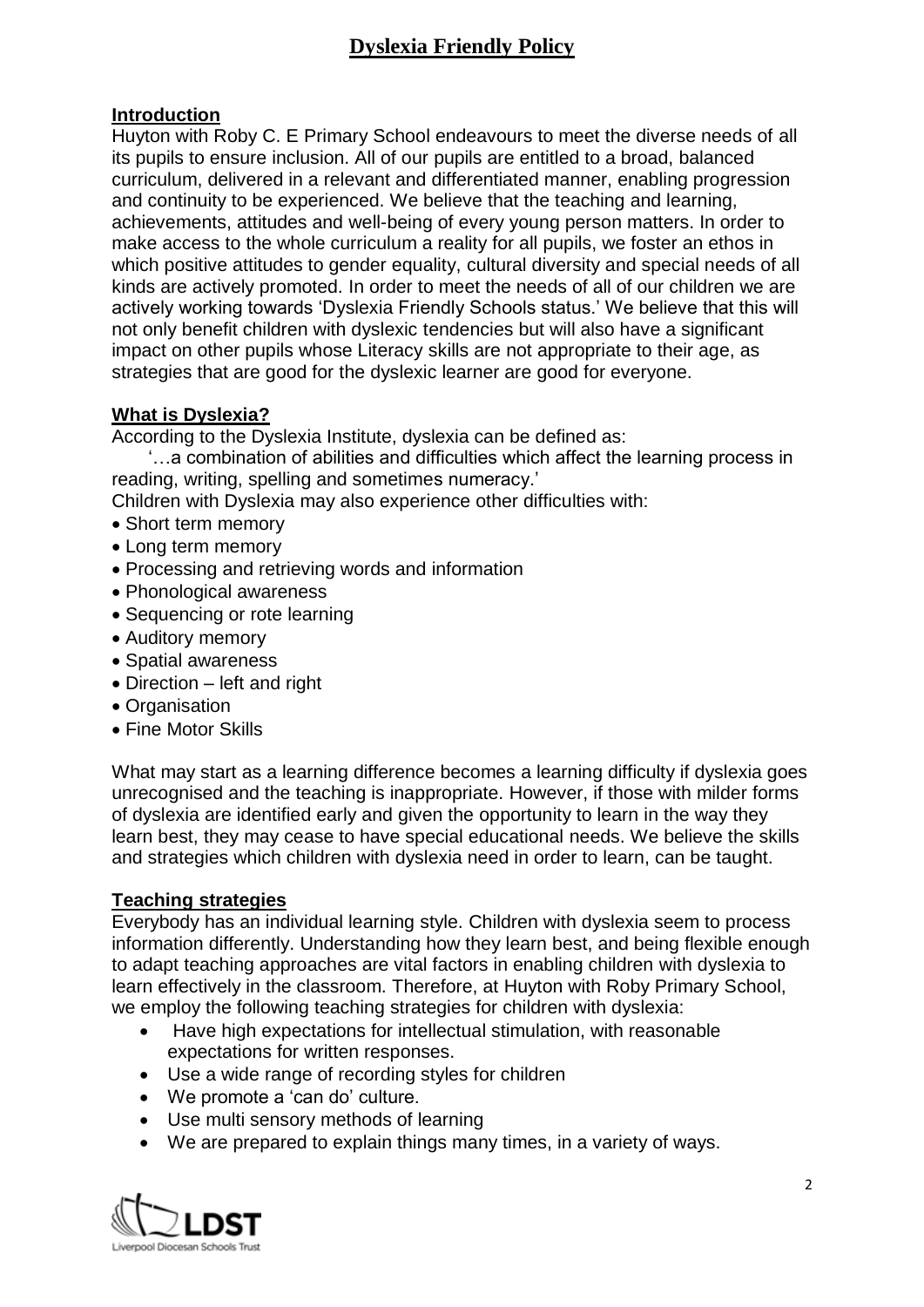- Give guidance about how to do tasks systematically.
- We are aware of signs of tiredness and fatigue, allowing children opportunity for a break within their learning.
- Enable children with dyslexia to demonstrate their interest, knowledge and skills, despite their difficulties in writing.
- Marking identifies success and improvement points (next steps).
- Use of ICT (Wordshark, Nessy, digital cameras for example.)
- Use adult or 'Buddy' support where available.
- Use of pictorial cues
- Use of visual timetables
- Use of reading books that are at an age appropriate interest level, whilst being at the correct reading level for the individual child.
- reading volunteers and/or reading and spelling buddies
- Printing off information for the dyslexic child, rather than expecting them to copy/search for information from the whiteboard
- Use of precision teaching to help improve sound and word recognition

### **Dyslexia Friendly Classrooms**

At Huyton with Roby Primary School we recognise that the correct working environment is vital for all learners. A child with dyslexia may be having difficulties with listening, hearing, concentrating, sitting still, writing and finding the things they need. If their classroom environment works against them, no matter how hard they try it will be more difficult for them to succeed.

Therefore classrooms are:

- Arranged so that during lessons, the dyslexic child can sit near the front.
- Equipped with clearly labelled and neatly arranged resources so that they can be accessed easily.
- Adapted so that children with dyslexia have opportunity to sit alongside well motivated children or a work partner who can clarify instructions for them.
- Information and displays are accessible e.g. using non-white paper, picture clues.
- $\bullet$  have water readily available throughout the day  $\bullet$  use colour tinted backgrounds on the interactive whiteboards
- Displays are informative to promote self learning e.g. prompts, self- help strategies.
- are appropriately lit and well-ventilated to provide a comfortable learning environment

## **Identification of Dyslexic Indicators**

All teachers are responsible for identifying children with dyslexic tendencies. We recognise that up to 10% of the school population will have aspects of dyslexia, and that the majority of children will have their needs met through quality first teaching, and dyslexia friendly classroom practice. Teachers and Teaching Assistants have been trained to understand the needs of a dyslexic learner; to spot signs of a child having difficulties; and to know ways of meeting the needs within the classroom. At Huyton with Roby we also employ a wide range of assessment methods, and have a number of pupil tracking and monitoring procedures in place. If the school's assessment and observation procedures indicate concerns regarding reading, spelling, writing or numeracy, teachers will implement the following procedures:

- Refer to Handy Hints in SEN folder, located in every classroom.
- Complete Dyslexia Indicator checklist and concern form.
- Consult SENCO.